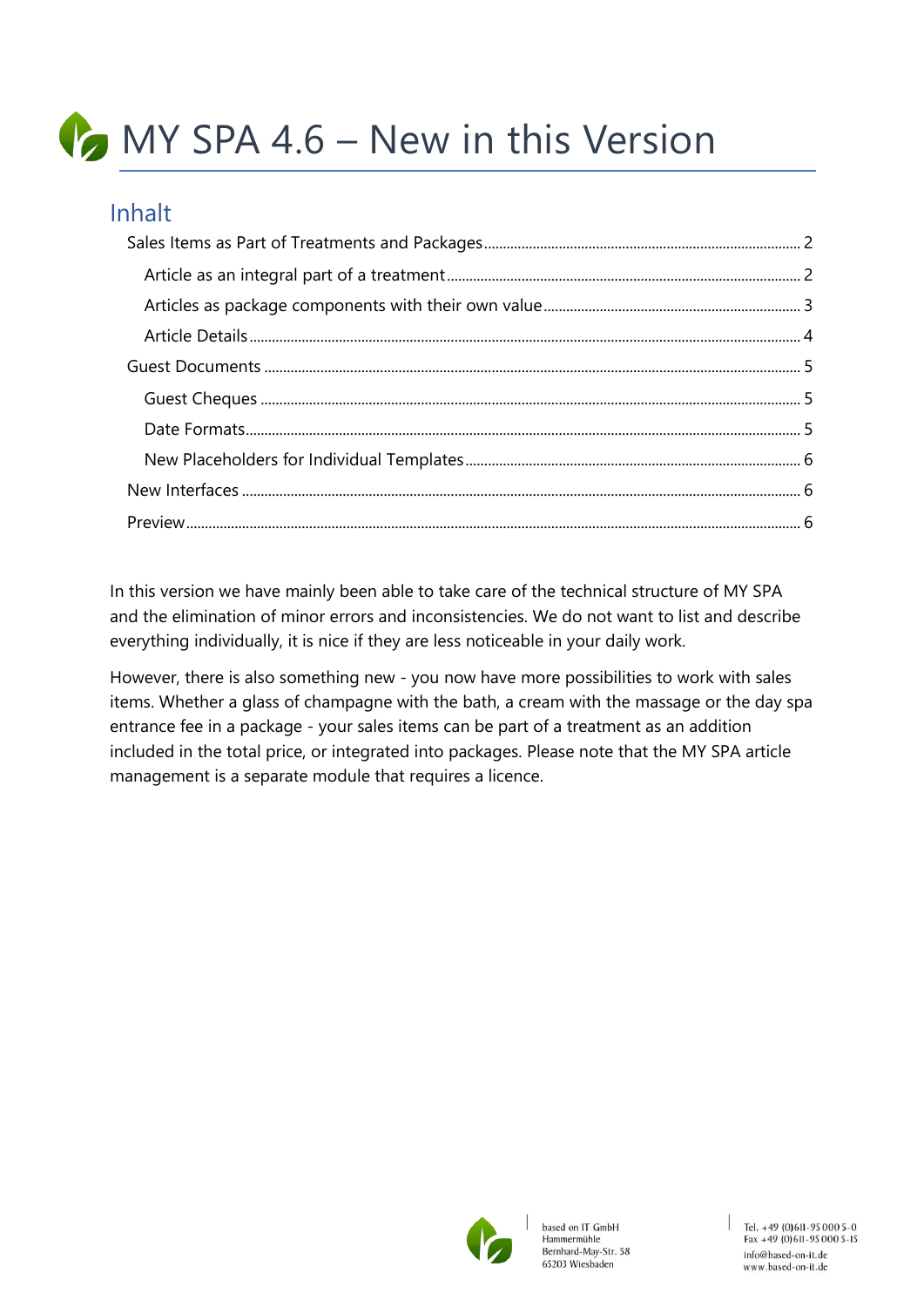# <span id="page-1-0"></span>Sales Items as Part of Treatments and Packages

#### <span id="page-1-1"></span>Article as an integral part of a treatment

You can add an item to a treatment that is included in the total price of the treatment.

| Category                                                                                                                                                 | Cosmetic (401) Favorite |                                   | Tax   |       |  |
|----------------------------------------------------------------------------------------------------------------------------------------------------------|-------------------------|-----------------------------------|-------|-------|--|
| Color (background / font)                                                                                                                                | <b>Example Text</b>     |                                   |       |       |  |
| Comment (only visible internally)                                                                                                                        |                         |                                   |       |       |  |
| Image 1                                                                                                                                                  |                         |                                   |       |       |  |
| Image 2                                                                                                                                                  |                         |                                   |       |       |  |
| <b>Show in the Website</b>                                                                                                                               |                         |                                   |       |       |  |
| <b>Specialist</b>                                                                                                                                        |                         | Andreas Olenberg, Alexandra Adams |       |       |  |
| Rooms/Device                                                                                                                                             |                         | Massage 1, Massage 2, Fango 2     |       |       |  |
| <b>With item</b>                                                                                                                                         | AntiAgeFluid 50         |                                   |       |       |  |
| Add an item that will be reserved when booking the treatment. Encrease the total price of the treatment if necessary. It will not be charged separately. |                         |                                   |       |       |  |
|                                                                                                                                                          | (min)                   | (m <sub>1</sub> )                 | (min) | (EUR) |  |
|                                                                                                                                                          | 45                      |                                   |       | 65.00 |  |



We show that this treatment includes an extra item in the calendar, on the appointment confirmation for the guest, the guest cheques and the staff schedules.

| Your next appointments |      |                               |  |
|------------------------|------|-------------------------------|--|
|                        |      |                               |  |
| Date                   | Time | ∣Treatment                    |  |
| Fri. 05/14/2021        |      | 17:05 - 18:05 Intense Massage |  |
|                        |      | AntiAgeFluid 50               |  |

The article is also shown in the appointment list:

| <b>Date</b>   | No. | <b>Treatment</b>              | <b>Specialist</b> | Time Room       | <b>Customer</b>         | <b>Edit</b> |
|---------------|-----|-------------------------------|-------------------|-----------------|-------------------------|-------------|
| 14.05.2021 71 |     | Intense Massage 60 min (+5+5) | Andreas Olenberg  | 17:00 Massage 1 | Elif Stein <sup>V</sup> |             |

Once the treatment is settled, the item sale is shown in the guest's history:

| 14.05.2021<br><b>WHEN PERSON</b> | AntiAgeFluid 50 | Intensiv Massage | 0.00 EUR |  |
|----------------------------------|-----------------|------------------|----------|--|
|                                  |                 |                  |          |  |
|                                  |                 |                  |          |  |
|                                  |                 |                  |          |  |



based on IT GmbH Hammermühle Bernhard-May-Str. 58 65203 Wiesbaden

Tel. +49 (0)611-95 000 5-0<br>Fax +49 (0)611-95 000 5-15 info@based-on-it.de www.based-on-it.de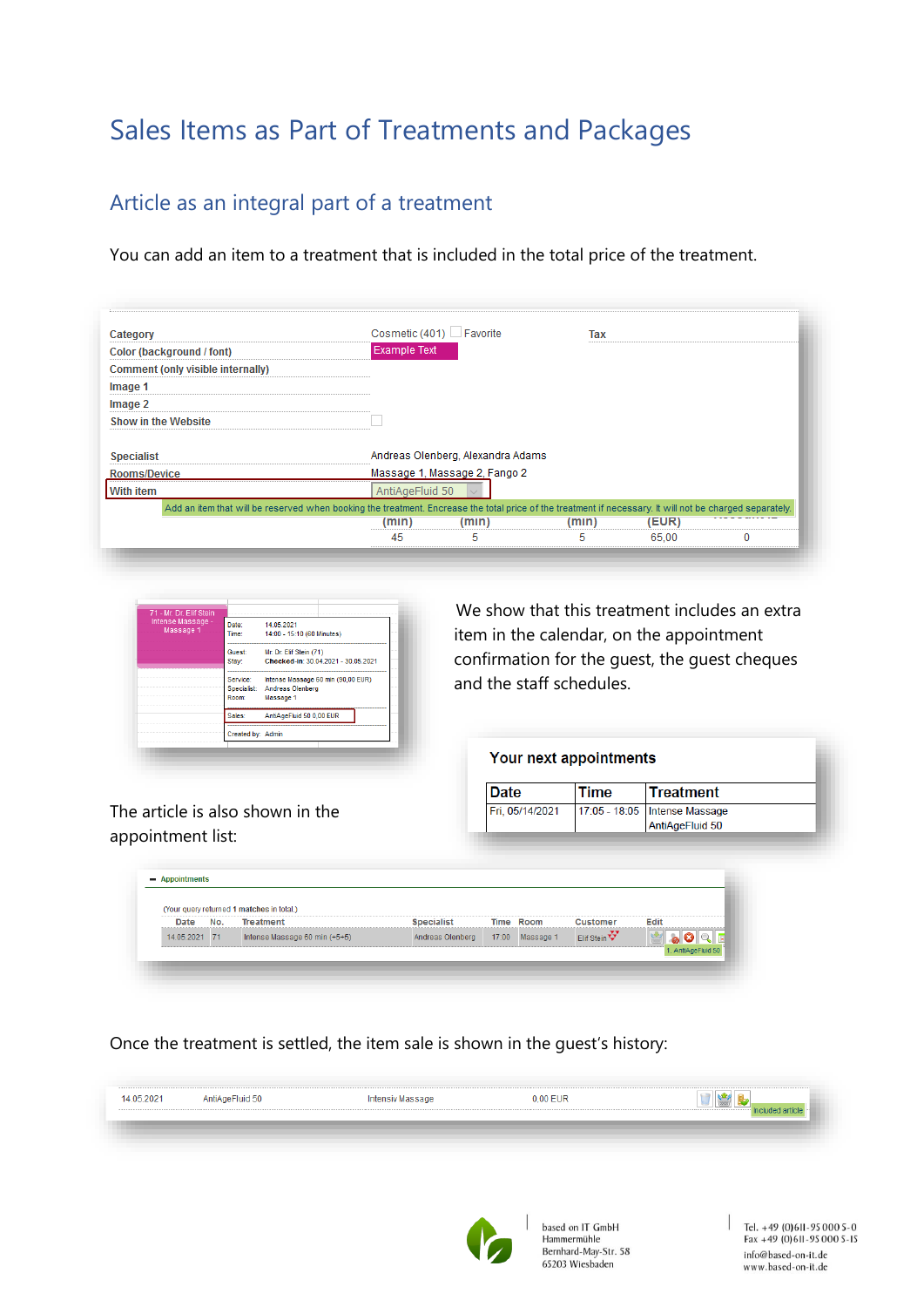As this is an extra included in the price, no separate note is made as to whether this item was actually handed over to the guest.

In the article/turnover report, the turnover is displayed as a free extra:

| ltems<br>------------------------- | $\triangle$ $\overline{\mathbf{v}}$ Revenue $\triangle$ $\overline{\mathbf{v}}$ Profit $\triangle$ $\overline{\mathbf{v}}$ |            | <b>Stock Value</b><br>▴≂ | Stock $\triangle$ $\overline{\overline{\overline{}}}$ Sales $\triangle$ $\overline{\overline{\overline{}}}$ |        |
|------------------------------------|----------------------------------------------------------------------------------------------------------------------------|------------|--------------------------|-------------------------------------------------------------------------------------------------------------|--------|
| AntiAgeFluid 50                    | 0.00 EUR                                                                                                                   | $0.00$ EUR | 0.00 EUR                 |                                                                                                             | $\sim$ |

#### <span id="page-2-0"></span>Articles as Package Components

Unlike free add-ons to treatments, in packages the components are kept with a separate value:

| Package Name      | Asian Comfort                            |           |            |
|-------------------|------------------------------------------|-----------|------------|
| Price             | 200,00 EUR                               |           |            |
| Account-ID        |                                          |           |            |
| Active            |                                          |           |            |
|                   |                                          |           |            |
|                   | Indian Head Massage 30 min (+0+10)       | 26,31     | <b>EUR</b> |
|                   | Х<br>Sheadiva Scrub 30 min (+5+10)       | 25,66     | <b>EUR</b> |
|                   | Traditionelle Thai Massage 90 min (+5+5) | 59,21     | <b>EUR</b> |
|                   | Paarbehandlung klassisch 30 min (+5+5)   | 65,79<br> | <b>EUR</b> |
| Package Component | AntiAgeFluid 50                          | 23,03     | <b>EUR</b> |

After booking the package for a guest, the item is included in the pre-booking list and you can note whether the guest has received the item. When you click on the shopping basket, the item is marked with a new icon.

<span id="page-2-1"></span>

| پ<br>[3000]           |            | <b>Treatment Requests and Packages</b>                                       |           |          |
|-----------------------|------------|------------------------------------------------------------------------------|-----------|----------|
| Not yet handed out    | Name       | Elif Stein <sup>77</sup>                                                     |           |          |
| ١Œ                    | Stav       | Cl: Reservation 15718, Room Number 71: Elif Stein<br>30.04.2021 - 30.05.2021 |           |          |
| Handed out            | Reserved   | Treatment                                                                    | Price     | Edit     |
|                       | 14.05.2021 | Asian Comfort: Indian Head Massage 30 min (+0+10)                            | 26,31 EUR | NE OB    |
|                       | 14.05.2021 | Asian Comfort: Sheadiva Scrub 30 min (+5+10)                                 | 25,66 EUR | 回りま      |
| The Hand-out date is  | 14.05.2021 | Asian Comfort: Traditional Thai Massage 90 min (+5+5)                        | 59,21 EUR | N EI O L |
|                       | 14.05.2021 | Asian Comfort: Classic Couple Treatment 30 min (+5+5)                        | 65.79 EUR | IEI OI.  |
| shown in the history. | 14.05.2021 | Asian Comfort AntiAgeFluid 50                                                | 23,03 EUR |          |



based on IT GmbH Hammermühle Bernhard-May-Str. 58 65203 Wiesbaden

Tel. +49 (0)611-95 000 5-0<br>Fax +49 (0)611-95 000 5-15 info@based-on-it.de www.based-on-it.de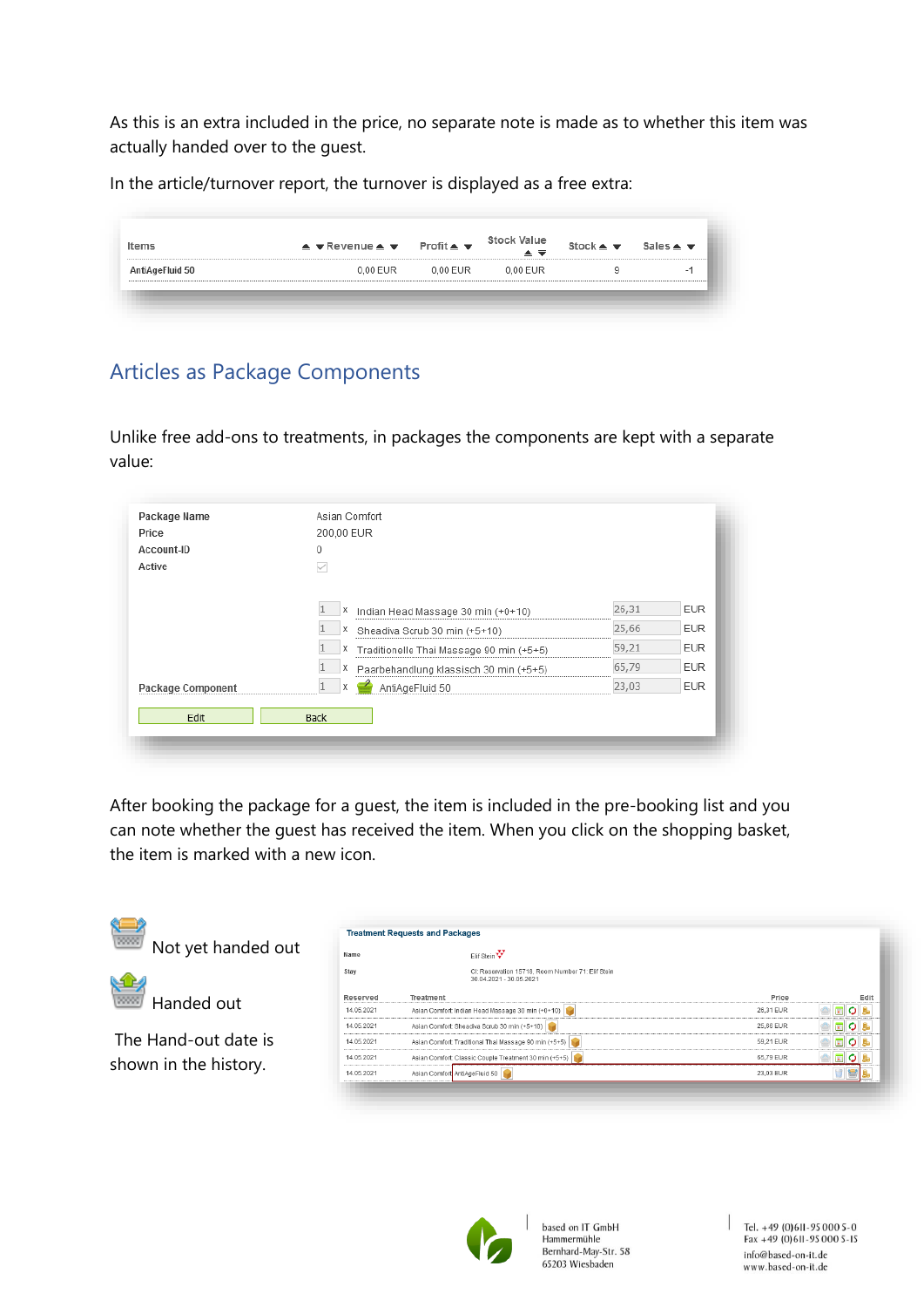## Article Details

When booking an item, the details of the item are displayed in the hover. On the one hand, this is helpful when searching for the desired item, and on the other hand, sales arguments can be displayed in this way.

| <b>Upselling</b>              |                               |                               |                                                                                                      |                               |
|-------------------------------|-------------------------------|-------------------------------|------------------------------------------------------------------------------------------------------|-------------------------------|
| Item                          | Category                      |                               | Customer:<br>$\checkmark$                                                                            |                               |
| 24h Feucht-Creme<br>50.00 EUR | 24hFeuchtsp. Kör<br>38.00 EUR | AA 50 27 cf<br>36.50 EUR      | Aftershave-Balsa<br>34.50 EUR                                                                        | Anti Age Augenpa<br>12.00 EUR |
| AntiAgeCreme 30               | AntiAgeCreme 50               |                               | $\frac{1}{4}$ THALGO Men: Refreshing day cream, plenty moisturising effect, LSF 15 $\frac{1}{20}$ 30 |                               |
| 38.00 EUR                     | 47.00 EUR                     | 35.00 EUR                     | 41.00 EUR                                                                                            | 45.50 EUR                     |
| Augencreme<br>48,00 EUR       | Avurvedamaske<br>25,00 EUR    | Bachblütentherap<br>15,00 EUR | Beleb, Augen-Ser<br>39.00 EUR                                                                        | Beruh, Intens-Ko<br>43.50 EUR |

The category and the long description of the article are displayed.

Use the quick search field at the top left of the screen to find the desired item via the short name, the description or the EAN barcode of the sales item, provided you have entered this in the item master data.



based on IT GmbH Hammermühle Bernhard-May-Str. 58 65203 Wiesbaden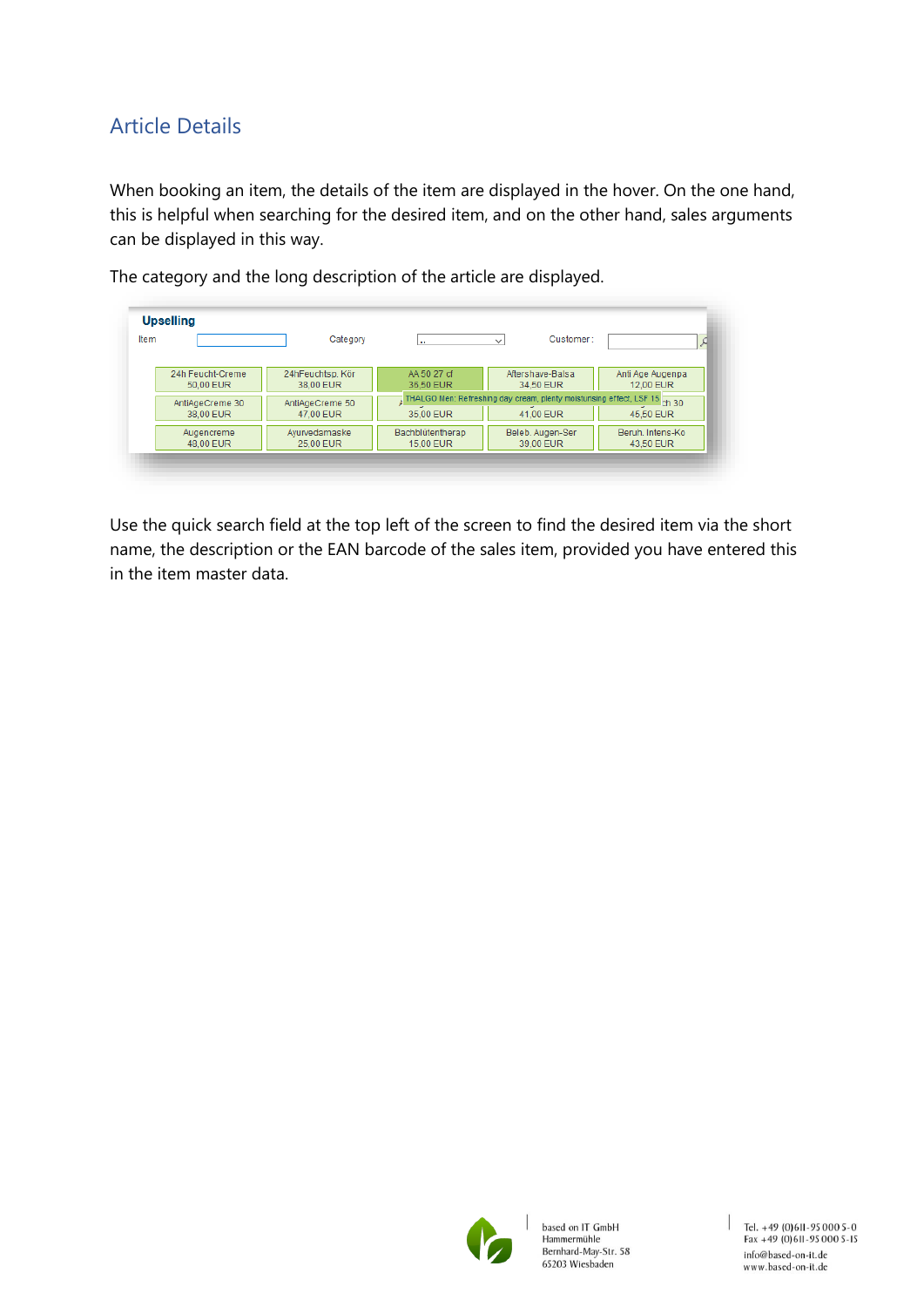# <span id="page-4-0"></span>Guest Documents

#### <span id="page-4-1"></span>Guest Cheques

The collective printouts of the Guest Cheques are now sorted by specialist.

If a couple treatment takes place, a separate guest cheque is generated for each specialist for the main guest of the treatment.

## Display of the Total Package Price

When displaying an appointment being part of an package, the total package price is now displayed on all MY SPA Standard guest documents, unless you have deselected the price display:

| Sat, 05/15/2021 | 09:00 - 09:30   Indian Head Massage - booked in | incl.           |
|-----------------|-------------------------------------------------|-----------------|
|                 | package: Asian Comfort                          | (Package Price: |
|                 |                                                 | 200 EUR)        |

#### <span id="page-4-2"></span>Date Formats

Set the display of the date format view. You can choose this for your personal MY SPA view and for your spa's guest documents.

You can control the display of the date on the guest documents centrally via Main Settings - Shop Data - PDF Settings.

| Date format                 | MM/DD/YYY |
|-----------------------------|-----------|
| <b>Salutation of Guests</b> | formal    |
| Last Name                   |           |
| <b>Show Room</b>            |           |

Select the setting DD.MM.YYYY for the display 20.05.2021, or MM/DD/YYYY for the English version 05/20/2021.

#### Personal Date Display

Each MY SPA user can choose how the date is displayed in his view.



based on IT GmbH Hammermühle Bernhard-May-Str. 58 65203 Wiesbaden